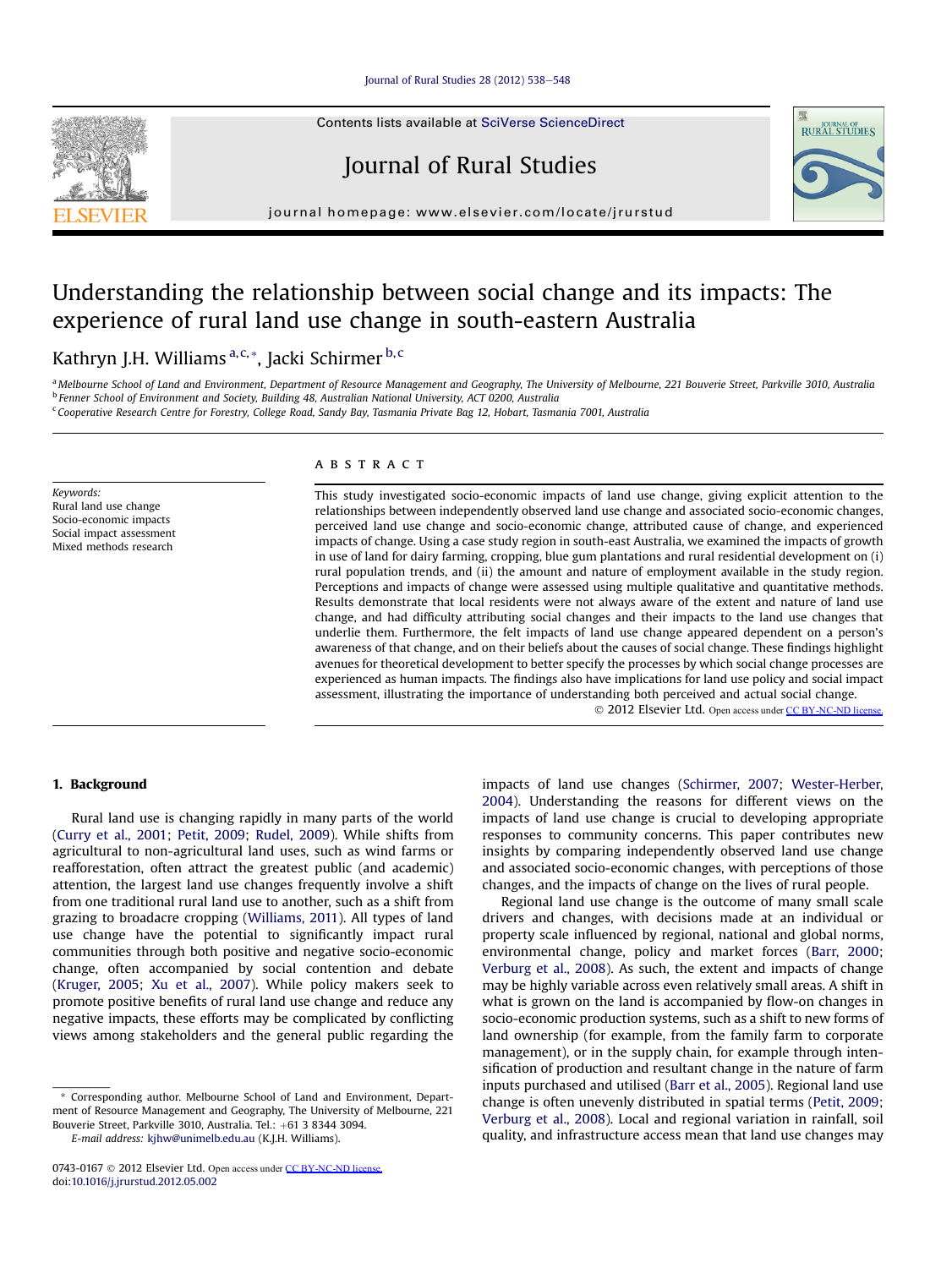be localised to only some parts of a region [\(Thomas and Sporton,](#page-10-0) [1997\)](#page-10-0). In addition, many rural regions experience multiple drivers of land use change simultaneously, and the impacts of each depend in part on how different land use change drivers and responses interact [\(Barr, 2008\)](#page-9-0). This complexity is illustrated by the work of [Barr et al. \(2005\)](#page-9-0) and [Barr \(2008\)](#page-9-0) who examined rural land use change in Victoria, Australia. He found a complex mix of interacting forces shaped land use change, including changing terms of trade for agricultural producers forcing them to increase farm size to remain competitive, an ageing farming workforce, increasing demand for high-amenity land by urban residents seeking to shift onto small rural properties, and increasing use of off-farm work by farmers. These and other factors interacted to produce multiple distinct rural landscapes, in each of which a different mix of causative factors resulted in a unique profile of land use change. For example, in production-oriented landscapes, land use change was dominated by amalgamation of farms, expansion of cropping, and population decline. In rural amenity landscapes, by contrast, attractive natural features and accessibility by road networks to larger population centres led to smaller landholding size as 'seachangers' seeking small rural properties for lifestyle purposes shifted into the areas, and population was more likely to grow. The complexity of rural land use change means that identifying socioeconomic impacts of this change can be challenging, requiring methods that are suited to untangling the range of factors at play ([Schirmer, 2011b](#page-10-0)).

Beyond the complexity of land use change itself, those endeavouring to understand socio-economic impacts of rural land use change are further challenged by the different ways people experience impacts of change. This is evident from the work of Vanclay and others [\(Slootweg et al., 2001;](#page-10-0) [Vanclay, 2002\)](#page-10-0) who argue that to understand the impact of any change one must identify both the social and biophysical changes occurring and the felt experience, or impact, of these changes. This approach recognises that an intervention such as a change in land use leads to processes of social change, but that these social change processes do not equate to social impact: instead, the impacts of social change processes will vary for different people depending on their situation. For example, a change in the number of people living in a community may be experienced as a positive impact by some residents and a negative impact by others. This means that understanding and addressing social impacts of land use change is highly complex, as impacts will vary depending on both the nature and extent of land use change and the way people experience the social changes that result from this land use change.

A range of social and psychological factors are likely to influence whether and how social change processes result in particular types of human impact. While the distinction between social change processes and social impacts has been well established, the nature of the relationship between the two has not been examined in detail in literature seeking to conceptualise social impact (for example [Vanclay, 2002](#page-10-0)). Several studies have suggested a range of factors that may influence how a person experiences a social change, indicating a number of avenues by which social change processes result in differing social impacts. [Schirmer](#page-10-0) [\(2011b\)](#page-10-0) suggested that a person's goals, occupation, or life stage affect how they experience land use change, while [Alston \(2006\)](#page-9-0) demonstrated how gender influences the experience of drought. A number of authors have pointed to the ways that the values or beliefs a person holds regarding place, rurality or belonging shape the experience of social change ([Barlow and Cocklin, 2003;](#page-9-0) [Convery et al., 2005;](#page-9-0) [Devine-Wright, 2009](#page-9-0)). Others still have considered the influence of community and farmer adaptive responses to change ([Ross and McGee, 2006](#page-10-0); [Vanclay, 2003a\)](#page-10-0). While a broad range of factors have been identified, the influence of this work on conceptions of social impact is limited: the work is dispersed across diverse fields such as rural sociology, environmental psychology and social impact assessment literature, and there has been limited attempt to synthesise or integrate this work [\(Ross and McGee, 2006\)](#page-10-0), or to more explicitly identify the pathways between social change processes and experience of impacts arising from them as part of frameworks such as that presented by [Slootweg et al. \(2001\)](#page-10-0).

In particular, existing models give little attention to the ways that awareness of land use change and attribution of causes of socio-economic changes influence the experienced impacts of land use change. There is good reason to suggest that these factors will make a difference to experienced impact. Some land use changes are more visible than others in a physical or perceptual-social sense ([Miller, 2001;](#page-9-0) [Sevenant and Antrop, 2007\)](#page-10-0), and there is evidence that awareness of land use changes is variable. Surveys of residents in rural southwest Victoria found disproportionate awareness of increases in plantations relative to more common forms of land use change such as increased cropping [\(Williams et al., 2003\)](#page-10-0). Even where there is awareness of land use change, identifying the nature of the social changes that accompany it, and attributing experiences (impacts) to those changes is fraught with difficulty. As noted above, multiple land use changes are often occurring at once; these together with other factors contribute to social change, which in turn is experienced in varying ways by different people. As such, attribution of social change is uncertain; residents may attribute negative or positive experiences to a land use that is not causally associated with the relevant socio-economic change. Despite this, there is little evidence that factors such as awareness and attribution are being considered in social impact assessment. While [Slootweg et al. \(2001\)](#page-10-0) and Vanclay'[s \(2002\)](#page-10-0) key papers set out a compelling case for the separation of social change processes and social impacts when assessing social impact, they give little attention to how the extent and nature of awareness of social change processes, or the attributions individuals make regarding these processes, might influence a person's felt social impacts.

The accuracy of conceptual frameworks explaining how social changes do and do not lead to human impact has significant practical consequence. Policy makers attempting to assist rural communities in adjusting to land use change must correctly identify causal factors of positive and negative impact if they are to implement effective supportive policy and planning. Social impact assessment is a methodology widely used to understand the social impacts of land use and other changes. Practitioners in this field also require a sound basis for identifying how social impact occurs in rural communities [\(Ross and McGee, 2006;](#page-10-0) [Vanclay, 2002,](#page-10-0) [2003b](#page-10-0)). This paper contributes to this understanding through a detailed examination of the socio-economic impact of rural land use change occurring in a relatively large region in south-eastern Australia. The analysis incorporates explicit consideration and comparison of observed land use change, observed socio-economic change, and experienced impact of land uses in relation to awareness of land use change and attribution of socio-economic change. The study was conducted over a three-year period  $(2006-2009)$ . Multiple methods were used to explore social change and impacts of change. We focus primarily on two aspects of socioeconomic change: changes in population, particularly population decline and turnover; and changes in employment. Past research has indicated significant concern about how land use changes affect local populations and employment opportunities ([Berry et al., 1990;](#page-9-0) [Curry et al., 2001;](#page-9-0) [Schirmer, 2000;](#page-10-0) [Williams et al., 2003](#page-10-0)), and about the social impacts any change in population and jobs may have on those living in the region ([Barlow and Cocklin, 2003](#page-9-0), p. 509).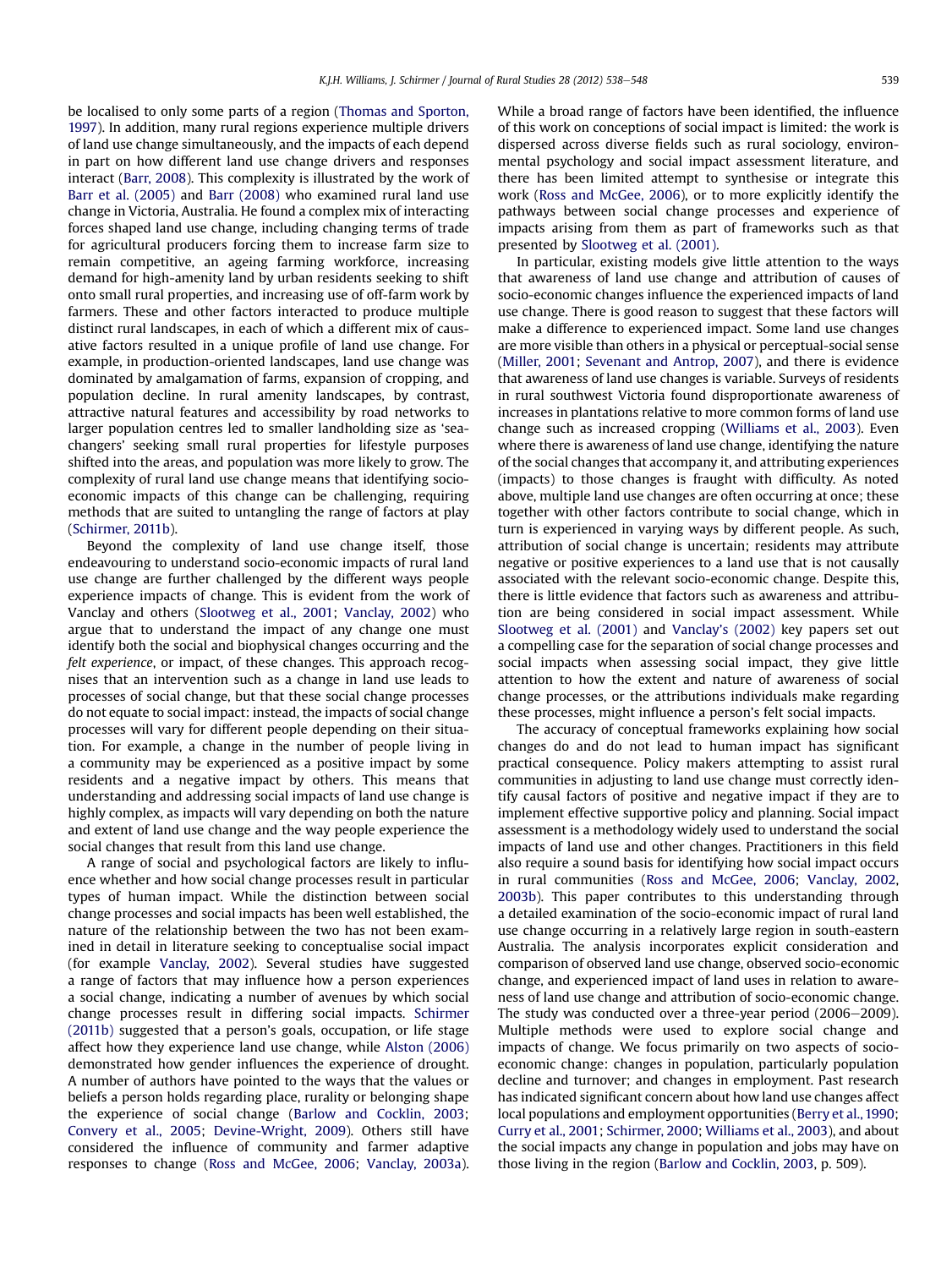# 2. Case study region

The study region extended from Robe in South Australia to Colac in Central Victoria (Fig. 1). In 2006 the region had a population of 227,200 people. Almost one quarter of residents (22.7%) lived in the two major regional cities (Warrnambool and Mt Gambier), and a further 25.2% in smaller regional cities with a population greater than 5000 such as Hamilton, Horsham, Portland and Colac ([Australian Bureau of Statistics, 2006b\)](#page-9-0). The remainder  $-$  just over half the population  $-$  lived on rural properties, or in small rural towns or settlements. The region is organised into 17 local government areas.

The region makes a significant and diverse contribution to national agricultural and forestry production. For example, while the study region includes 1.1% of Australia's agricultural land, in 2006 it had 20.1% of Australia's hardwood plantations and 18.2% of softwood plantations, 14.9% of Australia's dairy cows, 14.6% of the national area of pasture/hay crops, 13.6% of the national flock of sheep and lambs, 12.9% of the grapes grown in Australia, 9.0% of Australia's oilseed area, 5.9% of Australia's beef cattle, and 2.6% of Australia's cereal grain crops ([Schirmer et al., 2009](#page-10-0)).

Socio-economic impacts of land use change were examined for 1991 to 2006, a period in which ongoing land use change occurred in the study region. This largely, although not always, involved a shift from the sheep grazing for wool production that had dominated much of the region through to the early 1990s, to increasing use of rural land for dairy farming, beef cattle grazing, dryland cropping of cereal grains and oilseeds, establishment of 'blue gum' plantations, and grape growing, as well as for rural residential purposes. All but the last three have typically involved farmers changing the types of produce grown on their land, and often some farm amalgamation, with farmers purchasing additional properties and expanding their enterprises over time. The latter three typically involve a change in land ownership: blue gum (Eucalyptus globulus) tree plantations grown for wood pulp over  $10-15$  years are largely established by private companies who lease or purchase land from farmers; viticulture has involved some new corporate owners establishing areas of vines as well as some traditional farmers; while rural residential development may still involve some agricultural production from the land (often referred to as 'hobby farming'), but is distinguished from mainstream agricultural production as it involves new residents shifting onto and managing small rural properties for lifestyle, rather than rural production, purposes.

These various land use changes have been driven by a number of factors. A key trigger was a shift away from sheep grazing for wool triggered by price pressures in the wool industry, particularly the Australian government's withdrawal of a guaranteed floor price for wool in 1991 [\(Massy, 2011;](#page-9-0) [Vanclay, 2003a](#page-10-0)). The region's sheep flock has since declined by over one-third, which has in turn created significant opportunity for land use change over time ([Australian Bureau of Statistics, 2006a\)](#page-9-0). Other factors triggering land use change include changing market conditions and climatic variability; for example, among other factors, a decline in rainfall in southern parts of the region has encouraged a shift from grazing to dryland cropping. In the case of blue gum plantations, plantation expansion was driven by a number of factors, including the establishment of legislation enabling new investment mechanisms that provided up-front tax deductions for establishment of plantations, and a commitment by both the Australian government and private forest industry to trebling the area of Australia's plantations between the 1990s and 2020 [\(Plantations, 2020, 1997\)](#page-10-0). Meanwhile a desire for a different lifestyle has led increasing numbers of people to shift to rural areas for a 'seachange' [\(Osbaldiston, 2010](#page-9-0)).

While a diversity of land use changes have occurred in the region, in this paper we focus on four that are particularly significant for the region: increased plantation forestry, rural residential development, dairy farming and cropping ([Schirmer et al., 2008b\)](#page-10-0). We selected these as they were either topics of public debate (blue gum plantations, rural residential expansion), promoted as a method of revitalising rural communities (dairy farming), or widespread in terms of area (cropping). The expansion of blue gum plantations in particular has been the subject of widespread controversy in the region, with debate about its social and economic impacts common



Fig. 1. Map of study region, Green Triangle and Central Victoria.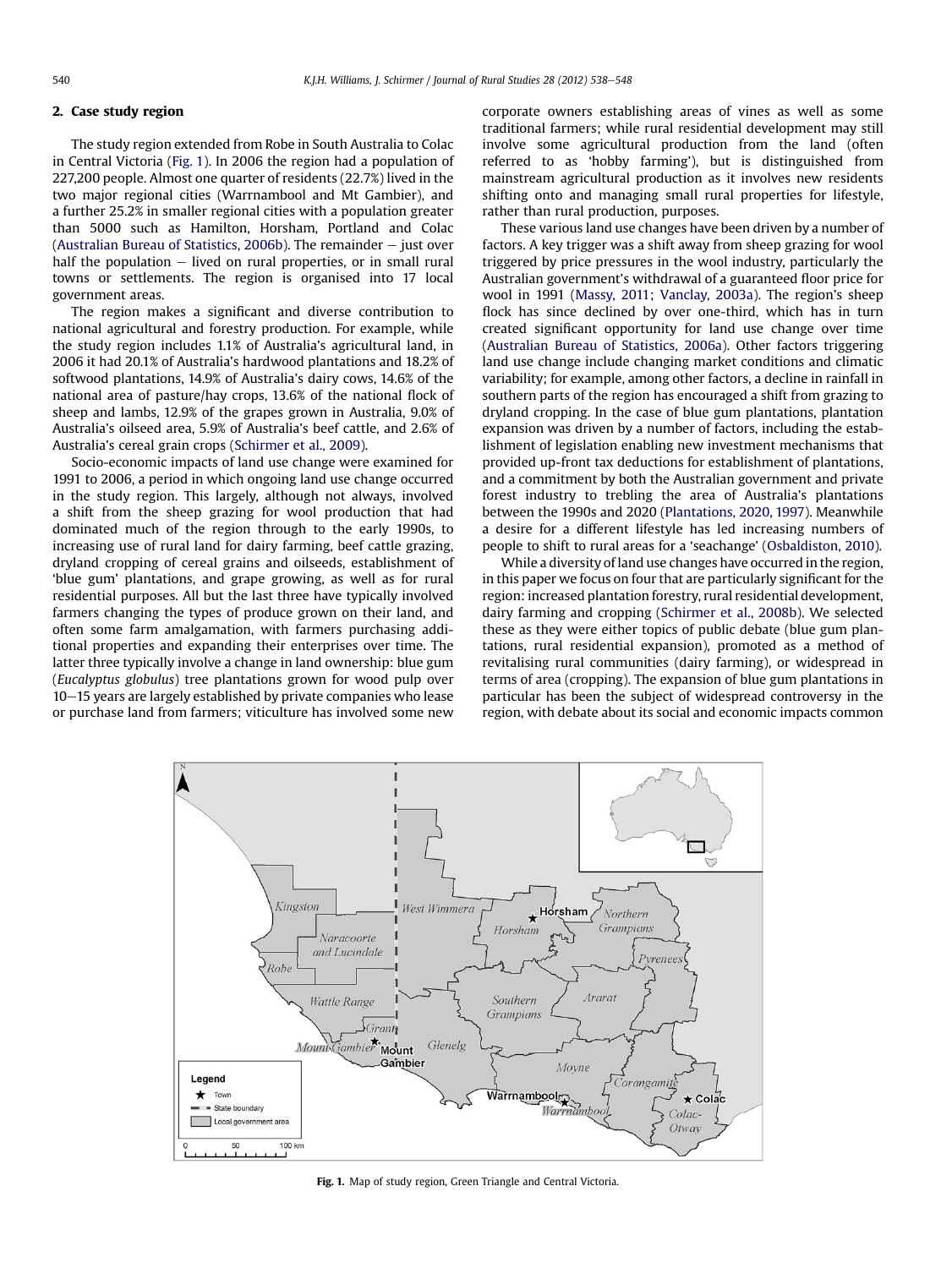when plantations are established, while rural residential expansion has been less controversial but still commonly discussed as being associated with significant social change [\(Williams et al., 2003\)](#page-10-0). Expansion of dairy farming is often presented in the local media as a positive economic development (O'[Toole and Keneley, 2010;](#page-9-0) [Schirmer, 2011a\)](#page-10-0), while the large-scale expansion of cropping is rarely commented on publicly in the region.

# 3. Methods

In this paper we explore the links between land use change and its impacts by comparing (a) the actual and perceived extent of each of the four land uses studied, (b) the perceived and actual changes in population and employment associated with these land uses, and finally (c) felt experience, or impacts. We used a mixedmethod approach to gather and analyse data. The methods used are summarised in Table 1, with further detail provided in several sources [\(Schirmer, 2011b](#page-10-0), [in press;](#page-10-0) [Schirmer et al., 2009;](#page-10-0) [Williams](#page-10-0) [et al., 2008\)](#page-10-0). This paper draws on results from this study already published in peer reviewed books and articles. It also draws on some previously unpublished data. Where methods used have been published elsewhere we provide the relevant reference and a brief summary of methods, rather than an in-depth description of methods.

First, the extent of growth in use of land for blue gum plantations, cropping, dairy farming and rural residential properties between 1991 and 2006 was examined, using the best available indicator for each form of change, for example area of land used or, where this was not feasible, flock/herd numbers.

Second, we identified likely associations between land use change and socio-economic change, using independent data on population and employment, together with a small survey of rural landholders identifying the employment generated by different land uses. To establish the likely relationship between land use change and changes in population and employment, we first examined whether there was a relationship at the scale of the individual farm enterprise, through gathering direct data identifying the change in employment generated per hectare, and population supported by the land, associated with land use change. This was followed by 'scaling up' the analysis to identify whether the influence of land use change on population or jobs at the individual property scale was large enough to be 'visible' against the many other factors simultaneously influencing these trends at a larger scale ([Schirmer, 2011a](#page-10-0), [2011b](#page-10-0)). This enabled identification of whether the trends observed at individual property scale were large enough to have an observable impact on population or

#### Table 1

Summary of research methods.

employment trends at larger scales, or whether the many other factors influencing these trends, such as the ongoing rural population decline occurring in many Australian rural inland areas due to increasing farm efficiency and exit of youth [\(Hugo, 2005](#page-9-0)), had a greater influence. This 'scaling up' involved comparative analysis of areas experiencing differing extents of land use change (for example, no expansion of plantations compared to low, medium or high rates of expansion over the period studied), to identify if they experienced observably different population or employment trends. The larger scale examined was that of the 'statistical local area' (SLA), with each local government area in the region split into between one and three SLAs in the reporting of many available statistics for the region.

Third, we examined residents' perceptions regarding land use change via a survey of local residents of the region ([Williams et al.,](#page-10-0) [2008\)](#page-10-0). This Resident Survey included questions about whether key land uses had increased, decreased or remained unchanged (awareness), and about perceptions of the influence of land use change on population and employment (perceived socio-economic change). For the latter, participants were asked whether, in their view, an increase in each land use would result in 'fewer or more people living in smaller towns and rural areas?', and 'less or more employment in smaller towns and rural areas?' While responses were given on a 5-point scale, these were re-coded into three categories: increase, little or no change, or decrease in population or employment. Potential respondents were selected randomly from an electronic telephone directory for the area. Questionnaires were posted to the first named addressee. Up to three reminders, including a re-posted questionnaire, were distributed over a sixweek period. The response rate was 31 percent. Older and male residents were over represented in the sample. Data were analysed primarily using simple descriptive statistics.

Finally, the felt experience, or impact, of land use change for local residents, was analysed. This drew partly on data from the Resident Survey, in which participants were asked to rate the overall impact of each of the four land use change using a 5-point scale where  $1$  = negative impact and  $5$  = positive impact. Impacts were also identified through group interviews conducted for the study. Group interviews identified the land use changes that residents of the region considered most significant, and explored the diversity of views held by local residents about the nature of social changes and impacts arising from those changes. Interview data were analysed thematically, with a focus on how participants experienced any socio-economic changes they associated with land use changes, rather than on quantifying the frequency of these experiences ([Schirmer et al., 2008b](#page-10-0)).

| Component               | Participants/Data source                                    | Approach                                                                                                                                                                                                                                                                                                                                       | Purpose                                                                                                                                                                                                                                         |
|-------------------------|-------------------------------------------------------------|------------------------------------------------------------------------------------------------------------------------------------------------------------------------------------------------------------------------------------------------------------------------------------------------------------------------------------------------|-------------------------------------------------------------------------------------------------------------------------------------------------------------------------------------------------------------------------------------------------|
| Group Interviews        | 69 residents                                                | Purposive sampling of participants through community                                                                                                                                                                                                                                                                                           | Identify significant land use change for residents;                                                                                                                                                                                             |
| Resident Survey         | 899 residents                                               | groups. Semi-structured interviews (Schirmer et al., 2008b).<br>Postal survey with self-completed questionnaire.<br>Systematic sampling through telephone directory<br>(Williams et al., 2008).                                                                                                                                                | explore accounts of impacts of land use change<br>Observe awareness of selected land use changes;<br>quantify beliefs about impacts and causes                                                                                                  |
| Landholder Survey       | 81 landholders                                              | Purposive sampling by industry based on membership<br>of industry associations (Schirmer et al., 2008a).                                                                                                                                                                                                                                       | Identify employment patterns of key land use<br>types                                                                                                                                                                                           |
| Analysis of Independent | Australian Bureau                                           | Population level data (Schirmer, 2010a; Schirmer,                                                                                                                                                                                                                                                                                              | Identify (a) key socio-economic and land use                                                                                                                                                                                                    |
| Data                    | of Statistics: other<br>government sources                  | 2010b. 2011a).                                                                                                                                                                                                                                                                                                                                 | changes occurring; and (b) associations between<br>land use change and socio-economic change.                                                                                                                                                   |
| <b>Focus Groups</b>     | 66 people with<br>in-depth knowledge<br>of land use in area | Purposive sampling of people with particular regional<br>knowledge of land use issues including local government<br>councillors and planners, farmers and graziers, rural real<br>estate and stock agents, members of local community<br>groups and fire brigades, and local rural consultants<br>and extension officers (Schirmer, in press). | Test patterns observed in analysis of independent<br>data through identifying (a) any problems with<br>the data, and (b) informants interpretations<br>of how and why different changes had occurred,<br>and the consequences of those changes. |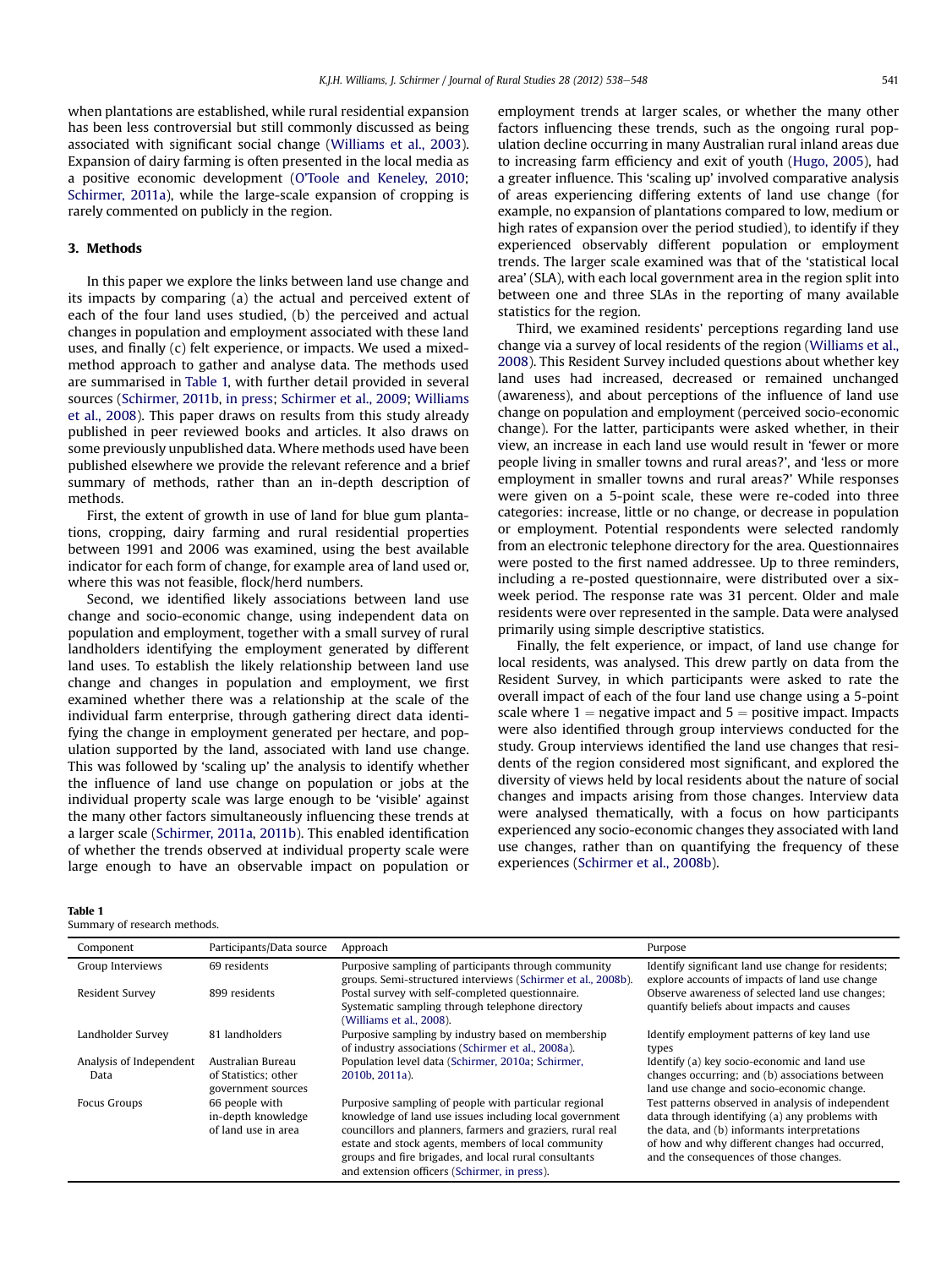<span id="page-4-0"></span>The methods used were exploratory in nature: they enabled a qualitative identification of the links between land use change, perceptions of that change and experience of its impacts. We compared the results of analysis of independent data and of the Resident Survey to identify whether residents' perceptions were consistent with (i) the actual extent of land use change, and (ii) the changes in population and employment identified as being associated with that land use change. Based on the Resident Survey, perceptions of the social changes associated with each land use change were correlated with perceptions of overall impact, to identify whether perceived impact was closely linked to the nature of the social changes residents believed were associated with a land use change. Our data did not support statistical analysis beyond simple correlations, and we focus in our results on identifying potential relationships that can be explored in more depth in future in order to better establish the role of residents' perceptions in influencing their experience of the social impacts of land use change.

### 4. Results

The findings are described for each land use below.

### 4.1. Blue gum plantations

Blue gum plantations were primarily located in high rainfall parts of the study region, within 200 km of ports from which the woodchips they were established to produce could be exported. While the largest areas were established in southern and western parts of the region, blue gum plantations were established across a high proportion of the study region. There was a very high awareness of increase in these plantations, with 78% of Resident Survey respondents reporting having observed growth in this land use over the past  $10-15$  years, including residents living in areas of the region where few or no blue gum plantations were established (Table 2).

Analysis of independent data suggested that at the scale of the individual property, a shift from sheep or beef grazing to growing blue gum plantations is associated with decline in the number of people living on the property, and with change in the type of people living in a region, with previous residents often shifting away, and new residents shifting to live on rural properties established to plantations [\(Table 3\)](#page-5-0). At the SLA scale, the association between increased plantations and population was mixed; it appears that in most cases, other factors have a greater influence on rural population trends than plantation expansion. In some areas, plantations replaced dairy farming; where this was the case an increase in plantations was associated with above average population decline and increased median age. However in most instances, plantations replaced grazing for beef or sheep. Here there was no clear pattern of association between increase in plantations and population; in some SLAs population changes were positive, in others negative or neutral. However there was a clear association between increased plantations and turnover in population. SLAs with a significant increase in plantations had a higher than average rate of inmigration of new residents compared to other SLAs.

There were very diverse beliefs about the influence of expansion of blue gum plantations on population, but the most common view, held by 46% of respondents to the Resident Survey, was that this land use change was associated with decline in population, with other respondents relatively evenly divided regarded whether population grew or declined in response to plantation expansion. While the most common view is consistent with the changes that occur at the individual farm scale, the question examined perceptions of community-scale impact; at this scale, the independent

#### Table 2

Extent of land use change, and residents' awareness of land use change.

| New land use                                                    | Growth in land use in study<br>region between 1991<br>and 2006 (hectares or<br>herd size)                                                                                                                                                                                                                                   | Awareness of increasing<br>land use change<br>(% respondents to<br>Resident Survey who<br>reported being aware<br>of growth in this land<br>use in the area near<br>where they lived) |
|-----------------------------------------------------------------|-----------------------------------------------------------------------------------------------------------------------------------------------------------------------------------------------------------------------------------------------------------------------------------------------------------------------------|---------------------------------------------------------------------------------------------------------------------------------------------------------------------------------------|
| Blue gum plantations                                            | 148 105 hac                                                                                                                                                                                                                                                                                                                 | 78                                                                                                                                                                                    |
| Dairy farming                                                   | 123 000 cows<br>(approx. 120 000<br>to 150 000 ha) <sup>a,d</sup>                                                                                                                                                                                                                                                           | 22                                                                                                                                                                                    |
| Cereal, oilseed and<br>pasture/hay crops<br>(sum of total area) | 359 170 ha <sup>e</sup>                                                                                                                                                                                                                                                                                                     | 18                                                                                                                                                                                    |
| Rural residential<br>development                                | The large majority<br>of rural residential<br>expansion occurred<br>in southern parts<br>of the study region,<br>either near the<br>coast, near aesthetically<br>pleasing lakes or treed<br>areas, or surrounding<br>regional towns and<br>cities; very little occurred<br>in northern parts<br>of the region. <sup>b</sup> | 70                                                                                                                                                                                    |

It was not possible to estimate the area of land used for dairy farming in 1991, as no data were available on average stocking rates, or area of land used. In 2006, data on average stocking rates were sourced from the Victorian Department of Primary Industries and combined with data from the Australian Bureau of Statistics (ABS) Agricultural Census to produce an area estimate, with approximately 398 550 ha used for dairy farming in this year by a total herd of 415 880 cows. Herd size is used as a proxy for land use change over time, with focus group participants reporting this to be a useful measure.

The exact area of rural residential development could not be measured, due to difficulty defining what type of properties should be considered 'rural residential' versus 'agricultural', and lack of accessible data on the area of land falling into each category if a definition were made. Instead, the areas where this land use expanded rapidly, somewhat, or very little were identified using a combination of expert informants in focus groups, and data from the ABS Census of Population and Housing on the proportion of rural properties onto which new residents shifted between 2001 and 2006.

 $c$  Data source: Bureau of Rural Sciences (BRS) National Plantation Inventory; area grew from 675 ha to 148 780 ha between 1991 and 2005; note that the data range is from 1991 to 2005 as 2006 data were not available.

<sup>d</sup> Data source: ABS Agricultural Census together with data supplied by the Victorian Department of Primary Industries.

<sup>e</sup> Data source: ABS Agricultural Census; area cropped grew from 496 788 to 855 958 ha between 1991 and 2006.

evidence suggests that plantations are not associated with higher than average population loss when, as is usually the case, the plantations replace sheep or beef grazing or cropping activities. The most common view was consistent with the relatively less common occurrence of plantations replacing dairying farming.

Resident Survey respondents were significantly more likely to report blue gum plantations had overall negative impacts for the region if they believed plantation expansion was associated with population decline [\(Table 4](#page-5-0)).

In group interviews, participants described the growing use of land for blue gum plantations in the region as having a range of negative impacts for residents. In many cases, the social change of loss of population was described as the negative impact, without further detail of how loss of population leads to negative social experiences:

You are taking family farms out of production ... For every family that leaves it causes an adverse impact on four others, so there is already a downward spiral in so many of these communities and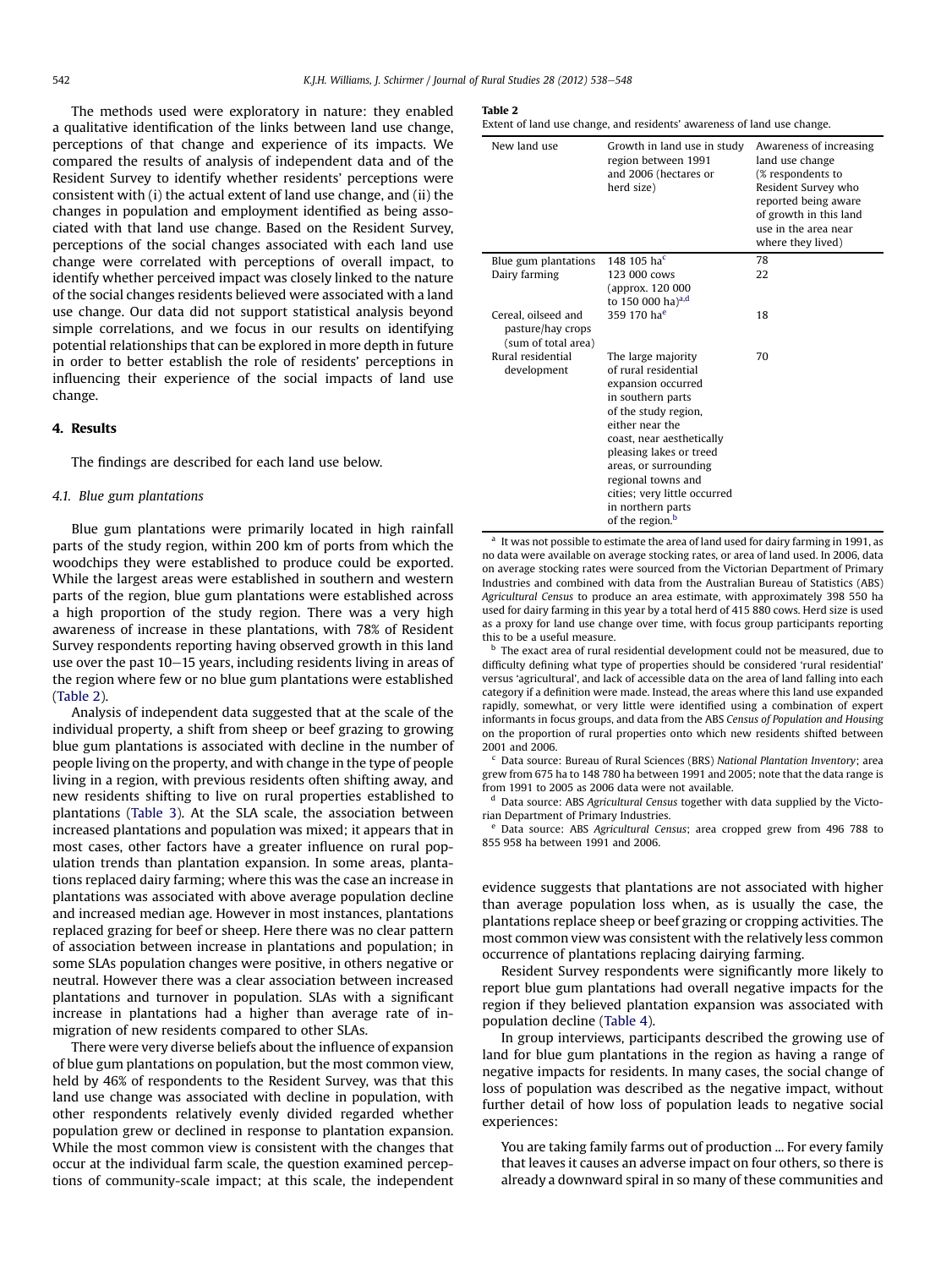#### <span id="page-5-0"></span>Table 3

Comparison of independently observed trends in population with residents' perceptions of population change associated with four land use changes (increased blue gum plantation, cropping, dairy and rural residential development).

| New land use      | Previous land use        | Analysis of independent data on influence of land use change on<br>population trends <sup>a</sup> |               |                                                                                               |            | Analysis of perceptions of<br>residents in the study region <sup>b</sup> |                                                    |
|-------------------|--------------------------|---------------------------------------------------------------------------------------------------|---------------|-----------------------------------------------------------------------------------------------|------------|--------------------------------------------------------------------------|----------------------------------------------------|
|                   |                          | Change in population<br>at individual property scale <sup>c</sup>                                 |               | Change in population at 'community'<br>scale (Statistical Local Area, 1991-2006) <sup>c</sup> |            |                                                                          | Beliefs about change in<br>population arising from |
|                   |                          | Pop'n decline                                                                                     | New residents | Pop'n Decline                                                                                 | Median age | New residents                                                            | land use change $(\%)$                             |
| Blue gum          | Dairy                    |                                                                                                   | $or -$        |                                                                                               |            | $or -$                                                                   | Increase: 28                                       |
| plantations       | Beef/sheep grazing       |                                                                                                   |               |                                                                                               |            |                                                                          | No change: 26                                      |
|                   |                          |                                                                                                   |               |                                                                                               |            |                                                                          | Decrease: 46                                       |
| Cropping          | Beef/sheep grazing       |                                                                                                   |               |                                                                                               |            |                                                                          | Increase: 18                                       |
|                   |                          |                                                                                                   |               |                                                                                               |            |                                                                          | No change: 57                                      |
|                   |                          |                                                                                                   |               |                                                                                               |            |                                                                          | Decrease: 25                                       |
| Dairy             | Beef/sheep grazing       | $\perp$ or $-$                                                                                    |               |                                                                                               |            |                                                                          | Increase: 27                                       |
|                   |                          |                                                                                                   |               |                                                                                               |            |                                                                          | No change: 44                                      |
|                   |                          |                                                                                                   |               |                                                                                               |            |                                                                          | Decrease: 29                                       |
| Rural residential | Dairy/Beef/sheep grazing |                                                                                                   |               |                                                                                               |            |                                                                          | Increase: 58                                       |
| development       |                          |                                                                                                   |               |                                                                                               |            |                                                                          | No change: 21                                      |
|                   |                          |                                                                                                   |               |                                                                                               |            |                                                                          | Decrease: 21                                       |

<sup>a</sup> Data sources: [Australian Bureau of Statistics \(2006a,b\)](#page-9-0) Census of Population and Housing, Agricultural Census; BRS National Plantation Inventory.

Data source: Resident Survey.

 $\downarrow$  lower than average population decline, decreased median age, lower than average proportion of new residents;  $\uparrow$  higher than average population decline, increased median age or higher than average proportion of new residents; - no clear pattern of change.

if you are taking family farms out of the picture, you are going to exacerbate ... the decline in rural populations (Primary producer 1, Beaufort).

Where further detail on what factors made population loss a negative experience was given, the loss of friends, neighbours and school families when properties were sold to plantation companies were typically given as examples of negative social impacts associated with declining population. Loss of population was also described as triggering a chain of negative social change involving loss of membership in community, sporting and volunteer groups, loss of local services, and hence loss of social capital and a sense of community in rural areas. For example:

Blue gums have really knocked them [a small rural community] about both population wise, young people leaving and football clubs closing down. When you take a football or netball team out of the community, any community ... it's somewhere where people go at a weekend and towns like [names two small nearby towns] the only time they met was on Saturday when the girls played netball, the boys played football and met each other and it kept a few communities together (Farmer 1, Heywood).

#### Table 4

For four land uses (blue gum plantations, cropping, dairy and rural residential development) correlation between perceived overall impact and perceived impact of land use on population and employment. Data source: Resident Survey.

| Land use          | Perceived impact | Correlations (Spearman rho) |                               |  |
|-------------------|------------------|-----------------------------|-------------------------------|--|
| Blue gum          |                  | N                           | Overall impact of plantations |  |
| plantations       | Population       | 795                         | $.391**$                      |  |
|                   | Employment       | 797                         | $.465***$                     |  |
| Cropping          |                  |                             | Overall impact of cropping    |  |
|                   | Population       | 796                         | $.228**$                      |  |
|                   | Employment       | 796                         | $.262**$                      |  |
| Dairy             |                  |                             | Overall impact of dairy       |  |
|                   | Population       | 773                         | $.214**$                      |  |
|                   | Employment       | 769                         | $.395***$                     |  |
| Rural residential |                  |                             | Overall impact of rural       |  |
| development       |                  |                             | residential development       |  |
|                   | Population       | 826                         | $.085*$                       |  |
|                   | Employment       | 825                         | $.199*$                       |  |

\*\*p < .01,  ${}^*p$  < .05.

Some participants also described difficult experiences associated with adjusting to new types of people moving into housing on plantation properties after previous residents shifted away due to the land use change:

The houses are left empty. The people that come ... into those houses, you wouldn't want to know them. We have ... people that arrived the other day with five children ... they've got no money, they don't want any help they have got a sign up on the gate that nobody is permitted beyond this area' (Retired farmer 1, Mortlake).

When the employment generated by blue gum plantations was examined, at the individual property scale this land use generated median employment of .15 jobs per hectare during the time when plantations were growing, but before harvesting and processing occurred. This was less employment than that generated by other land uses [\(Table 5\)](#page-6-0). The employment generated beyond the 'farm gate' by blue gum plantations was very low at the time of this study, largely because very few plantations have reached maturity for harvest and processing. Based on patterns of employment in other regions where plantation estates are more mature, blue gum plantations are likely to be associated with a relatively high level of downstream employment (.35-.50 jobs/100 ha). At the SLA scale, similar to results regarding population, there was no clear association between rate of plantation expansion and employment trends; in some areas experiencing high rates of plantation establishment employment increased, while in others it decreased or was unchanged.

There were very diverse beliefs about the influence of plantations on employment [\(Table 5\)](#page-6-0), with views almost evenly split between those considering increased plantations lead to fewer jobs in rural areas and those believing plantations lead to more jobs. Described experiences of change (impact) were similarly diverse. Some described new opportunities and income sources associated with the land use change:

Places sometimes have earned some extra money from contracting to the blue gum companies, there'd be local contractors like the spraying contractors and some of the people who grow the seedlings for them so it's probably generated a bit of industry (Farmer 1, Coonawarra).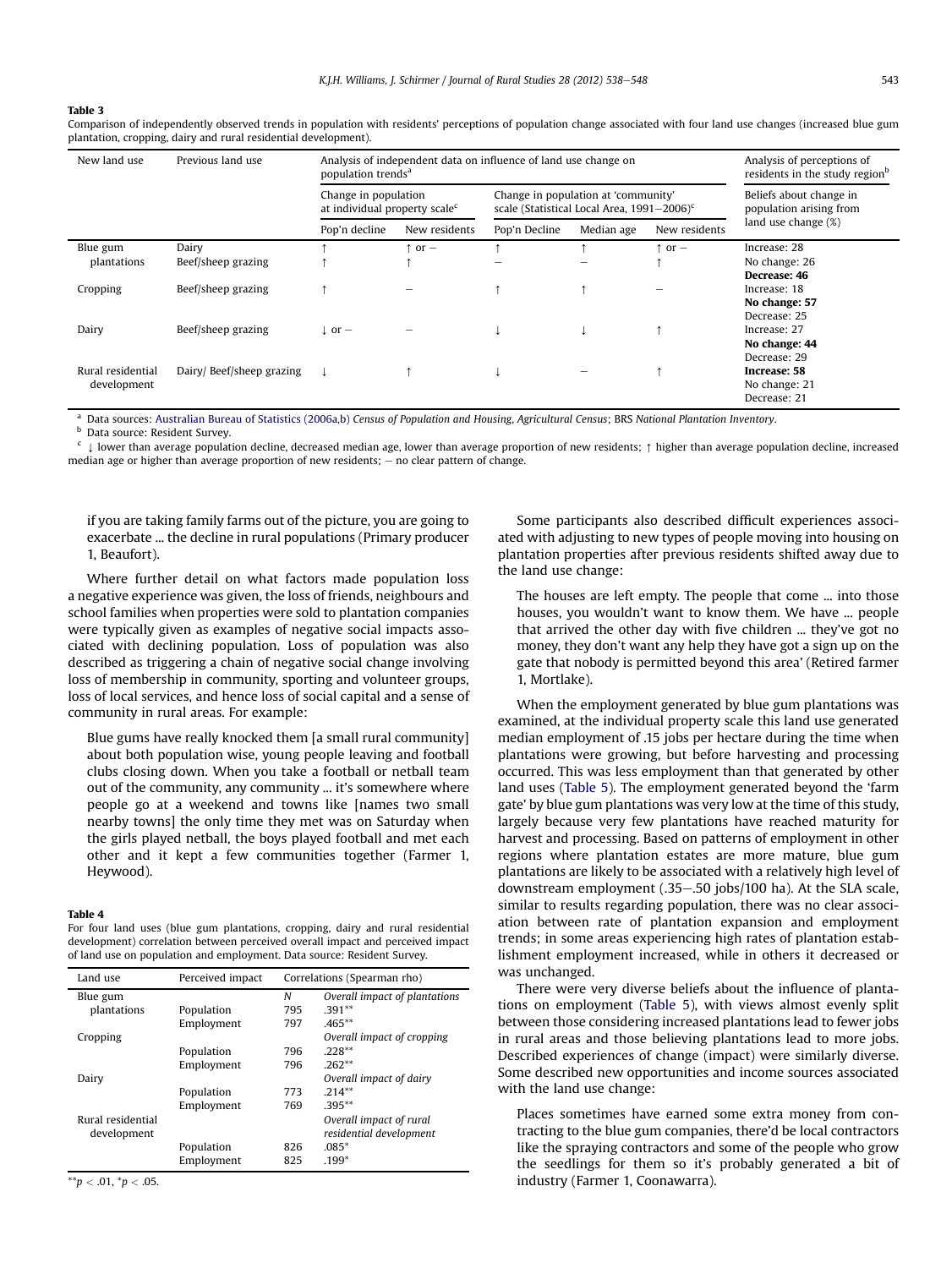#### <span id="page-6-0"></span>Table 5

Comparison of independently observed trends in employment with residents' perceptions of employment change associated with four land use changes (increased blue gum plantation, cropping, dairy and rural residential development).

| New land use      | Previous land use  | Analysis of independent data on influence of land use change<br>on employment trends <sup>a</sup> | Beliefs about impact on<br>employment $(\%)^b$                                      |               |
|-------------------|--------------------|---------------------------------------------------------------------------------------------------|-------------------------------------------------------------------------------------|---------------|
|                   |                    | Change in employment<br>at individual property scale <sup>c</sup>                                 | Change in employment<br>at 'community' scale<br>(Statistical Local Area, 1991-2006) |               |
| Blue gum          | Dairy              |                                                                                                   |                                                                                     | Increase: 36  |
| plantations       | Beef/sheep grazing | once downstream                                                                                   |                                                                                     | No change: 29 |
|                   |                    | processing included                                                                               |                                                                                     | Decrease: 38  |
| Cropping          | Beef/sheep grazing |                                                                                                   |                                                                                     | Increase: 26  |
|                   |                    |                                                                                                   |                                                                                     | No change: 51 |
|                   |                    |                                                                                                   |                                                                                     | Decrease: 33  |
| Dairy             | Beef/sheep grazing |                                                                                                   |                                                                                     | Increase: 36  |
|                   |                    |                                                                                                   |                                                                                     | No change: 44 |
|                   |                    |                                                                                                   |                                                                                     | Decrease: 20  |
| Rural residential | Dairy/Beef/sheep   | Not identified                                                                                    |                                                                                     | Increase: 49  |
| development       | grazing            |                                                                                                   |                                                                                     | No change: 31 |
|                   |                    |                                                                                                   |                                                                                     | Decrease: 20  |

<sup>a</sup> Data source: ABS Census of Population and Housing; ABS Agricultural Census; BRS National Plantation Inventory; direct survey of landholders.

**b** Data source: Resident Survey.

 $c \downarrow$  decrease in employment;  $\uparrow$  increase in employment; – no clear pattern of change.

Others described loss of employment and income for local families, and the interrelationship between employment and population:

There is no labour or group of labour, you plant them, the contractors come plant, it's all over within a couple of months, those are people who don't live in the community, so that then that area is not serviced by anyone who lives locally, and then they come back, harvest in another 10 years, or 15 whatever, so basically, [it] removes all the population (Farmer 1, Horsham).

Some participants described experiences that highlighted the negative impacts associated with changes in types and location of employment. For example:

Seems to me that a big operation like mining or blue gums run centralized operations ... the workers come from the major regional centres, and work out in the trees or out in the mines. Any operation like that takes away from the rural community and adds to the big community (Farmer 2, Horsham).

# 4.2. Cropping

The most widespread of the four land use changes studied was growth in cropping, which occurred across a large part of the study region, particularly in the northern, lower rainfall parts of the study region. While for the region as a whole increased cropping was the largest and most ubiquitous form of land use change, it was the least recognised, with only 18% of respondents having noticed an increase in this land use [\(Table 2](#page-4-0)).

The analysis of independent data suggested that at the scale of the individual property, a shift in land use from sheep or beef grazing to cropping is associated with decline in the number of people living on the property ([Table 3](#page-5-0)). At the SLA scale, areas with higher rates of growth in use of land for cropping tended to have higher than average rates of population decline, and higher than average growth in median age, suggesting that the influence of this land use change on population is large enough to have a noticeable influence on population trends at this scale.

The dominant view on increased cropping was that it resulted in no change in population, with 57% of survey respondents reporting this perception. This again contrasts with the perspective from the independent data which suggests growth in cropping is associated with higher than average population decline in rural communities. Resident Survey respondents were significantly more likely to report expansion of cropping had overall negative impacts for the region if they believed it was associated with population decline ([Table 4\)](#page-5-0).

In group interviews, participants tended not to discuss the population impacts of land use change to cropping, instead focussing on describing the negative impacts they believed were associated with other, more publicly contentious, land use changes, particularly expansion of blue gum plantations. However, some did describe population decline occurring as a result of amalgamation of farms into larger properties, a trend common in the cropping sector but also occurring on other types of agricultural property. The consequences of population decline were not typically described in as much detail as they were for blue gum plantations, with a sense that this change was 'inevitable' and more acceptable than that perceived to be associated with plantation expansion. Where they were described, the population loss was viewed as less severe than that believed to be caused by other changes:

Your population loss is nowhere near as great as it would be for blue gums ... but there is population lost (Primary producer 1, Beaufort).

I guess one of the other effects of the cropping and the increase in farm [size], is the fact that it's reduced the number of people. Many farmers now are working farms that might be [an] ... aggregation of you know five or six or even more farms which means that there's now ... one family there, you know, four members may be? Where in the past there were probably 25 other people there ... so who suffers from that, is that community numbers drop, fire brigade numbers drop, ah, people available to play sport, both senior and junior, drop and the numbers to keep [the] school open drops as well (Fire protection officer, Horsham).

At the individual property scale, the growing of broadacre crops within the study region generated median employment of .23 jobs/  $ha$  – lower than for other land uses (Table 5). Cropping was associated with little off-farm employment, with only  $.01-03$  jobs/ha generated in areas such as storage, transport and sales. At the SLA scale, increased use of land for cropping tended to be associated with lower than average employment growth and higher rates of unemployment. The dominant view of residents, however, was that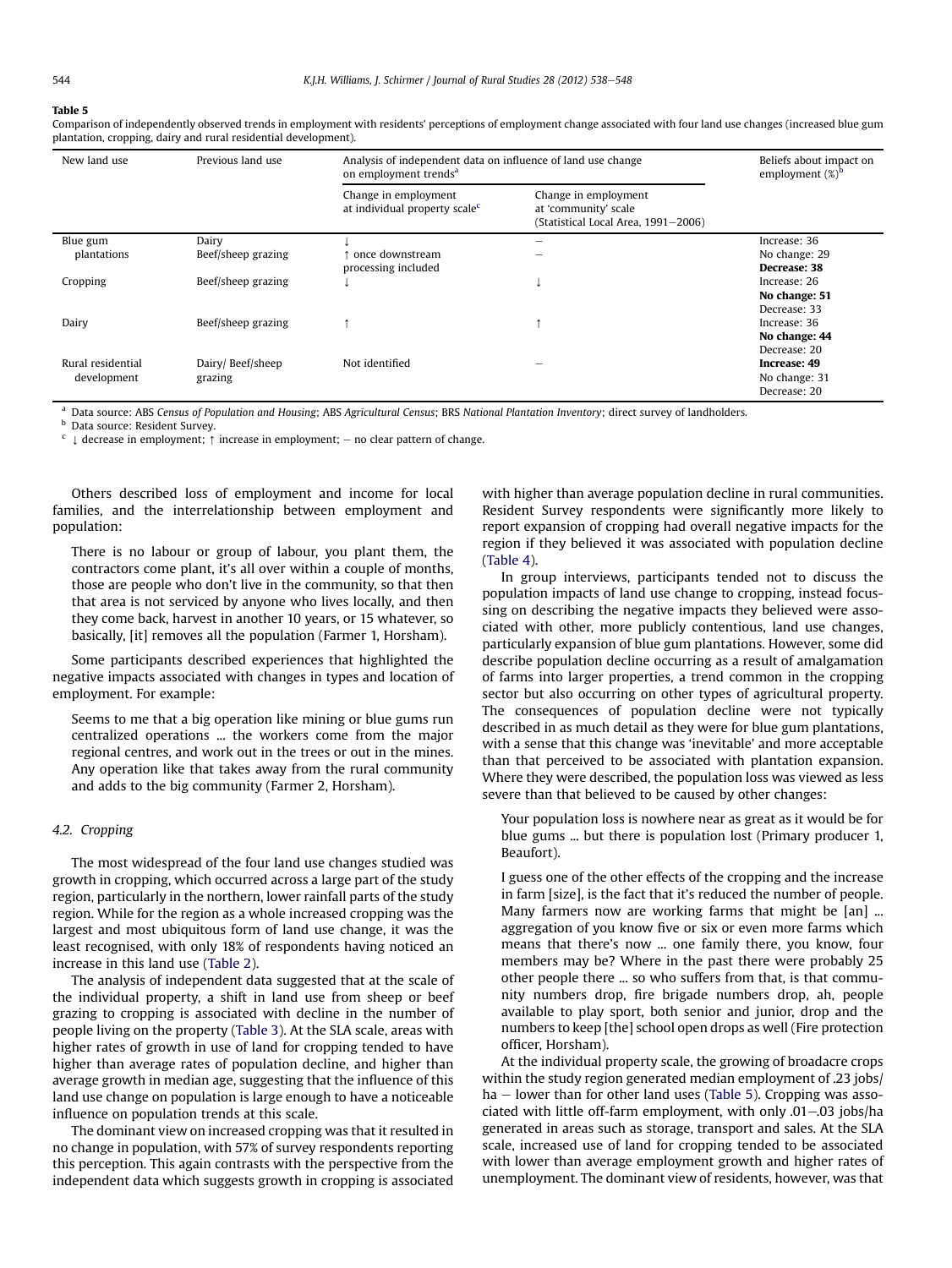increased cropping would lead to no change in employment (51%). Group interview participants generally commented positively on the local nature of employment associated with cropping. For example:

Well, I mean you've got [a] farmer who lives there who'll employ a bloke, who'll employ a truck driver to drive, take his crop into town, every year, yeah, he lives there and he'll employ people, just to a lesser degree than what we used [to employ] (Farmer 2, Horsham).

## 4.3. Dairy farming

Dairy farming generally increased in southern, higher rainfall areas of the study region, and decreased in northern parts of the region, during the period studied [\(Table 2\)](#page-4-0). Relatively few people (22%) were aware of growth in dairy farming, a finding that is not surprising given that this increase was focused in specific southern parts of the region.

Expansion of dairy farming led to growth in population on a farming property if it involved a shift from sheep or beef grazing to dairy farming; if dairy farming grew through intensification of existing dairy enterprises, it was typically associated with population decline [\(Schirmer, 2011b\)](#page-10-0). At the SLA scale, dairy farming growth was associated with neutral or positive change in population, depending on the SLA and the extent to which expansion occurred through converting land from other uses, or intensifying existing dairy farms ([Table 3\)](#page-5-0).

While views on the changes associated with increased dairy farming were also diverse, the most common view, held by 44% of survey respondents was that it resulted in no change in population. This contrasts with the pattern of independent data indicating an association between increased dairy farming and reduced population decline in some SLAs, although it is consistent with the finding that in other SLAs there was no observed growth or decline in population. This may reflect low levels of experience of increased dairy farming, since it tends to be more concentrated in the southern parts of the region.

Similar to blue gum plantations and cropping, Resident Survey respondents were significantly more likely to report expansion of dairy farming had overall negative impacts for the region if they believed it was associated with population decline ([Table 4\)](#page-5-0).

In group interviews, relatively few people commented on the experience of population change in relation to dairy farming. Where comments were made they were generally positive in nature, with expansion of dairy farming believed to be associated with growth in population, and a range of positive experiences associated with this. Similar to blue gum plantations, when asked about social impacts, group interview participants tended to describe the social change (e.g. growth in population) and associate it as being in and of itself a positive or negative experienced impact.

Dairy farming generated a median of 1.4 jobs per 100 ha on farm, and  $.2-3$  downstream jobs per 100 ha through dairy product manufacturing  $-$  the highest employment of any of the four land uses ([Table 5](#page-6-0)). At the SLA scale, regions with greater growth in dairy farming typically also experienced higher than average employment growth compared to the rest of the region. Respondents to the Resident Survey were most likely to perceive the employment changes associated with dairy farming as positive (36%) or neutral (44%).

In group interviews, some participant's comments associated growth in dairy farming with positive changes in employment. As with population, increased employment was often positioned as an inherent good with little reference to personal or community impact of this change:

There is a neighbour of mine ... used to have prime lambs. And his farm was probably one, may be one and a half full time equivalents, possibly two... [now] there is four, four or five full time equivalents from going from prime lambs to now a fairly intensive dairy operation (Farmer, Mortlake).

There were however several comments on negative impacts associated with employment in the dairy industry, for example the demanding nature of the work and consequent difficulty finding employees:

Looking at dairy farming in particular ... it is intense hours you know and long days ... You are constantly seeing at the moment people advertising for labourers and they are just too difficult to get. They either don't want to do that job or the young people ... move away because there are no actual secure jobs for them (Farmer, Colac).

# 4.4. Rural residential

Increase in rural residential development was harder to quantify than change in the other land uses, but was strongest in coastal areas and near some major regional centres in the region. This is consistent with observations made by [Barr et al. \(2005\)](#page-9-0) and [Barr](#page-9-0) [\(2008\)](#page-9-0) regarding drivers of change in parts of this study region: he noted that 'amenity landscapes' in which use of rural land for lifestyle purposes has increased in recent decades, in some cases driving regeneration of small towns ([Barr, 2003](#page-9-0)). Despite its relatively localised nature, there was a very high awareness of increase in rural residential development, with 70% of Resident Survey respondents having observed growth in this land use [\(Table 2](#page-4-0)).

The analysis of independent data suggested that at the scale of the individual property, growth in rural residential development was associated with an increase in population living on a property, as well as with change in the type of people living in a region, as it involved new residents shifting from other regions (often urban centres) to live on rural properties. At the SLA scale, growth in rural residential development was associated with lower than average rural population decline, and with a lower median age of the population compared to other areas [\(Table 3](#page-5-0)).

There is little surprise that most Resident Survey respondents (58%) associated rural residential development with increased population since this land use change involves in-migration of higher numbers of people to live on small rural properties. This perception is consistent with trends in independent data.

As for the other land use changes studied, Resident Survey respondents were significantly more likely to report rural residential growth had overall negative impacts for the region if they believed it led to population decline, however this relationship was only modest [\(Table 4](#page-5-0)).

Interestingly, described experiences of this change were very mixed. Some people described positive impacts of new residents in rural areas:

Positive ones, lots of positive ones. Like people coming in with real energy, with different education backgrounds, money helps with stuff as well. Knowledge, how to revitalise rural communities and so on (Business owner1, Warrnambool).

Others were concerned about the types of people moving into the area, and the consequences for environmental management and social cohesion:

What I don't like about them, a lot of them aren't aware of their responsibilities, or their community responsibilities with weeds and pests and just what they are expected of, what is expected of you (Farmer 2, Beaufort).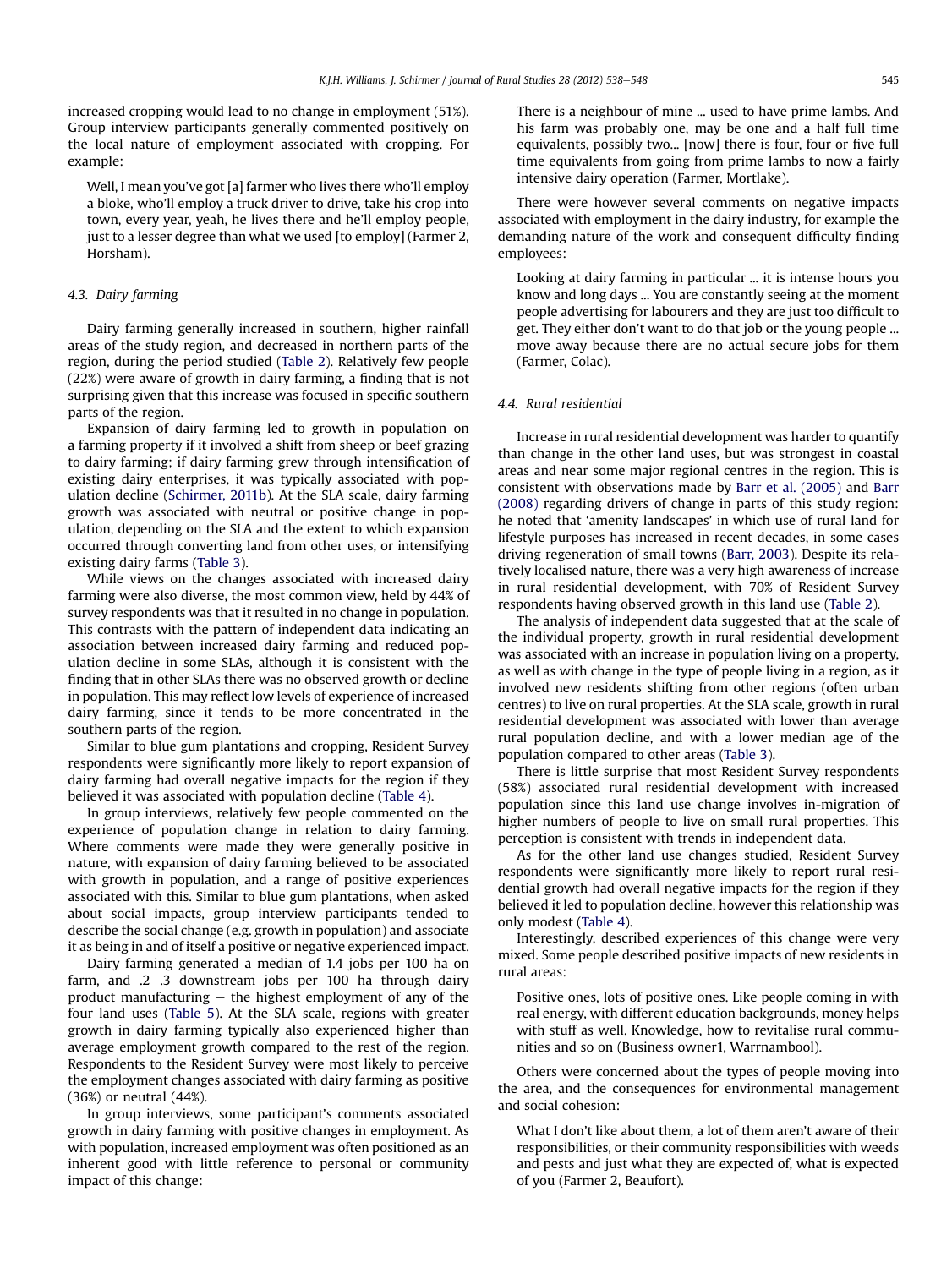We were unable to estimate the employment generated by rural residential use of rural land at the individual property scale, due to lack of available data. At the SLA scale, areas with higher rates of rural residential development also had lower than average labour force participation, perhaps reflecting the large proportion of retirees moving into areas, and higher rates of growth in employment, primarily part-time employment.

While a large proportion of Resident Survey participants believed increased rural residential development would result in increased employment (49%), group interviews revealed that the experienced impact of change was often less positive. Participants described the negative aspects of the changing nature of employment, including a trend toward jobs in service industries and parttime work.

I saw rural residential development at [town] where they carved up the prime dairy country ... it had an ongoing effect through the whole community because dairying is a pretty intensive industry. You had the [town] cheese factory close, that's three people out of work, you had businesses which relied on farming, they were affected, so the effect on the community economy was considerable (Primary producer 1, Beaufort).

It does generate jobs over weekends for younger people with part-time jobs (Farmer1, Warrnambool).

# 5. Discussion

The findings suggest complex relationships between land use change, socio-economic change, awareness of change, experience of impact and attribution of impact to land use change. The contrast between cropping and plantations best illustrates this complexity. In terms of land area, cropping was one of the most significant land use changes for the region. It was also the land use change that analysis of independent data showed to be most consistently associated with negative socio-economic changes in relation to employment and population. Residents' experiences of these negative social changes were relatively limited: the dominant view of survey respondents was that increased cropping led to little socio-economic change, and when describing their experiences of this land use change group interview participants expressed little concern about social change. While some recognised population loss associated with increased cropping, this was often attributed to farm amalgamation and positioned as something inevitable rather than an issue of strong concern. In contrast, growth in plantations involved relatively small areas of land, and was not consistently associated with positive or negative changes in population and employment. Yet there was very high awareness of this land use change, and group interview participants were much more likely to report that they or others had experienced negative impacts as a result of this land use change. In this section we explore the complex relationship between land use change, social change and experienced impact, and implications of this complexity for rural land use policy and social impact assessment.

This study suggests the felt impact of land use change depends partly on social understanding of that change, including awareness of land use change and attribution of impacts of land use change. In the context of multiple land use changes and long term population decline in many rural parts of the study region, causal relationships are not easily determined even through in-depth and systematic research. In these circumstances it is not surprising that residents do not always agree on the impacts of land use changes, and a level of misattribution is to be expected. It is likely that misattribution in part results from the relative physical visibility and social prominence of different types of land use change, with people more likely to attribute negative experienced impacts to prominent land use changes than to those that are less visible or dominant in local discourses. In this study, blue gum plantations stand out from other land uses both because they are a non-traditional rural land use introduced to the region relatively recently (largely emerging since the mid-1990s), because the dominant models of plantation develop do not readily fit with norms of rural activities, and because plantations are highly visible in the landscape [\(Barlow and](#page-9-0) [Cocklin, 2003;](#page-9-0) [Schirmer, 2007\)](#page-10-0). As a traditional rural land use, cropping is less visible and provides a more comfortable fit with existing traditional rural ways of operating; its expansion has not attracted the widespread social commentary and debate triggered by the expansion of blue gum plantations in the region. These aspects of 'fit' with ideals of rurality help explain the differing awareness residents have of different types of land use change, which is then linked to attribution of negative impacts.

The individual experience of impact varies considerably. Our results suggest that experience of impact is linked to the perceived social changes attributed to a land use change, even where independent evidence indicates these social changes are not attributable to the land use change. Felt experience therefore depends on attributions made regarding the causes of social change, and perceptions of the nature of social change in a region. This is important, as residents are likely to take action to address felt impacts based on these perceived social changes. Personal experiences that do not align with observed trends at the community scale should not be simply dismissed as misunderstanding, since in part these reflect uneven distributions of change across the region, and at different scales. For example, the influence of blue gum plantation expansion on the number of people living in an area depends, for an individual property, on the nature of the previous land use and the number of people who used to live on the property before the land use change compared to afterwards. While on average slightly fewer people live on the property after establishment of a blue gum plantation than did previously, individual experiences will in reality vary considerably. In addition, where population decline occurs, the aggregate effect is not higher than that caused by other influences such as ongoing increases in farm production efficiency, as shown by the SLA scale analysis. However, a person observing decline in the number of people living on a plantation property would likely extrapolate this to a perception of wider spread population decline, while similar population declines caused by less prominent land use change go relatively unnoticed.

It is important to attend to the deeper meaning of impacts experienced at the individual scale. An impact described as 'population loss' may indeed be experienced through loss of even a small number of people from a community where these are valued friends and family, even if the numbers of people living in a region change little once in-migration of new residents is factored in. 'Loss of employment' may refer to the significant impact experienced when land use change means one's children must travel further to find appropriate work, even if there is evidence that, overall, the same number of jobs exist.

In this study, there was strong evidence that population change and change in employment are experienced as significant impacts for rural residents. While increased plantations and rural residential development may not lead to population loss, they are associated with significant population change over and this poses many challenges for rural communities; a person who loses friends or family who shift away from a property when it is sold to a plantation company or rural residential 'seachanger' loses social networks and a sense of community that are not and often cannot be 'replaced' by the new residents who subsequently shift onto these properties. Previous research has also identified 'culture clashes'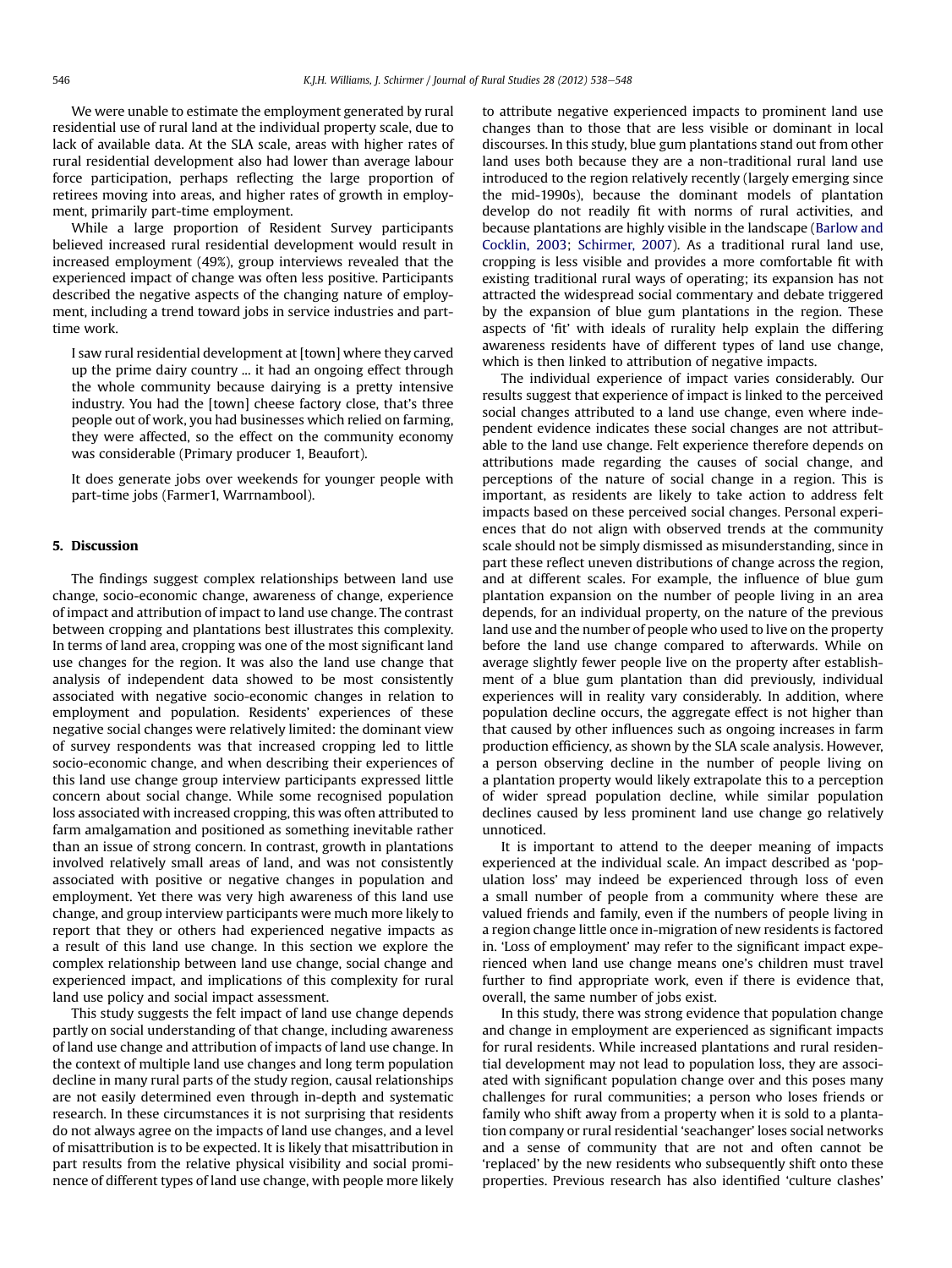<span id="page-9-0"></span>associated with this type of rural population change (Berry et al., 1990; Curry et al., 2001; Mahon, 2007; [Smith and Krannich, 2000\)](#page-10-0).

These findings have implications for practice and research in social impact assessment. The finding that awareness of change and attribution of impact shape felt impact of land use change suggests a need to critically examine why people hold particular perceptions, instead of uncritically accepting that expressed concerns accurately represent the types of social change occurring. This can help uncover the true impacts of change: in this study, plantation expansion is associated not with loss of population in terms of numbers, but with loss of familiar social networks, something interpreted and communicated by many people as a loss of population as it is, indeed, loss of the population they interact with on a daily basis. There is scope for further qualitative and quantitative exploration to enhance existing models of social impact [\(Vanclay,](#page-10-0) [2002\)](#page-10-0). One step toward this would be to establish statistically whether awareness of change and attribution of impacts to land use change mediate experiences of impacts of land use change; our results strongly suggest that these relationships exist but further work could test this more robustly.

For policy makers and SIA practitioners, this study provides insights to and some guidance for responding to conflict over land use change. First, the outcomes of this study give reason to warn against basing policy responses primarily on common perceptions of impact. We have shown the links between land use change, social change and experienced social impacts are complex, and easily misunderstood or oversimplified. In the study region for this investigation, much of the public debate and policy response has focused on blue gum plantations, yet analysis of impact suggests at least equal attention should be given to issues associated with increased cropping. Second, this research demonstrates the importance of searching beneath simple public accounts of socioeconomic impact to identify origins of concern. In the case of plantations, perceptions of population decline appeared to relate more strongly to loss of family, friends and social networks rather than absolute decline in population. With more accurate identification of impacts, decision makers will be more effective in targeting policy to address causal factors. Finally, the outcomes of the study reinforce the value of participatory processes to conflict resolution that focus on clarifying and agreeing on cause and effect relationships. Approaches such as participatory modelling, in which community members investigate and develop consensus views on cause and effect provide one useful example of such an approach (Leys and Vanclay, 2010). Such processes may help communities to develop more informed understandings of land use change and its impact, and so take actions better targeted at achieving positive change.

## 6. Conclusions

Based on extensive data from multiple sources, an important contribution of this work is to highlight opportunities for further development of frameworks for understanding social impacts. This has particular relevance to the work of Vanclay and others ([Slootweg et al., 2001](#page-10-0); [Vanclay, 2002](#page-10-0)), with our results supporting a need to better specify the processes by which social change processes are experienced as human impacts, and suggesting avenues for future research that explores the factors influencing experience of impact. Previous research has highlighted that factors such as life stage, occupation, place attachment and adaptive responses may modify human experience of social change processes; this research highlights two other considerations, awareness of change and attributed cause of social change. The study provides some evidence that perceptions of the social changes associated with land use change

sometimes differ from independently observed social change, and that these perceptions influence how a person then experiences that change  $-$  in other words, how that person is impacted by the change. This has practical implications for policy and for social impact assessment, highlighting that effective response to impacts of land use change requires understanding both perceived and actual social change.

## Acknowledgements

The following organisations contributed cash and/or in-kind funding to the project (in alphabetical order): Central Victorian Farm Plantations, Cooperative Research Centre for Forestry, Corangamite Catchment Management Authority, Forest and Wood Products Australia, Glenelg Hopkins Catchment Management Authority, Glenelg Shire Council, Green Triangle Regional Plantation Committee, Moyne Shire Council, Southern Grampians Shire Council, Victorian Government Department of Primary Industries, and Wattle Range Council. Thanks to those who assisted with collection or analysis of data including Caroline Dunn, Prue Borschmann, Rebecca Ford, Edwina Loxton and Alexandra Campbell-Wilson. Particular thanks to members of the project advisory group who provided ideas, links into the community, and critical comment on results. Thanks to Professor Michael Woods and two anonymous reviewers for helpful comments on an earlier version of this paper.

#### References

- Alston, M., 2006. I'd like to just walk out of here: Australian women's experience of drought. Sociologia Ruralis 46, 154-170.
- Australian Bureau of Statistics, 2006a. Data Generated 30 August 2008 Using Data provided by the Australian Bureau of Statistics, from the Agricultural Census.
- Australian Bureau of Statistics, 2006b. File Generated 5th December 2010 Using Australian Bureau of Statistics Table Builder, 2006 Census of Population and Housing Data, Based on Place of Usual Residence.
- Barlow, K., Cocklin, C., 2003. Reconstructing rurality and community: plantation forestry in Victoria, Australia. Journal of Rural Studies 19, 503-519.
- Barr, N., Wilkinson, R., Karunaratne, K., 2005. The Changing Social Landscapes of Rural Victoria. Department of Primary Industries, Melbourne.
- Barr, N., 2000. Structural Change in Australian Agriculture: Implications for Natural Resource Management. Department of Natural Resources and Environment, Melbourne.
- Barr, N., 2003. Future agricultural landscapes. Australian Planner 40 (2), 123-128.
- Barr, N., 2008. The social landscapes of rural Victoria. In: Pettit, C., Cartwright, W., Bishop, I., Lowell, K., Pullar, D., Duncan, D. (Eds.), Landscape Analysis and Visualisation. Spatial Models for Natural Resource Management and Planning. Springer-Verlag, Berlin Heidelberg, pp. 305-325.
- Berry, E.H., Krannich, R.S., Greider, T., 1990. A longitudinal analysis of neighboring in rapidly changing rural places. Journal of Rural Studies 6, 175-186.
- Convery, I., Bailey, C., Mort, M., Baxter, J., 2005. Death in the wrong place? Emotional geographies of the UK 2001 foot and mouth disease epidemic. Journal of Rural Studies 21, 99-109.
- Curry, G.N., Koczberski, G., Selwood, J., 2001. Cashing out, cashing in: rural change on the south coast of Western Australia. Australian Geographer 32, 109-124.
- Devine-Wright, P., 2009. Rethinking NIMBYism: the role of place attachment and place identity in explaining place-protective action. Journal of Community & Applied Social Psychology 19, 426-441.
- Hugo, G., 2005. The state of rural population. In: Cocklin, C., Dibden, J. (Eds.), Sustainability and Change in Rural Australia. UNSW Press, Sydney, pp. 56-79.
- Kruger, L.E., 2005. Community and landscape change in southeast Alaska. Landscape and Urban Planning 72, 235-249.
- Leys, A.J., Vanclay, J.K., 2010. Land-use change conflict arising from plantation forestry expansion: views across Australian fence-lines. International Forestry Review 12, 256-269.
- Mahon, M., 2007. New populations; shifting expectations: the changing experience of Irish rural space and place. Journal of Rural Studies 23, 345-356.
- Massy, C., 2011. Breaking the Sheep's Back. University of Queensland Press, St Lucia. Miller, D., 2001. A method for estimating changes in the visibility of land cover. Landscape and Urban Planning 54, 93-106.
- Osbaldiston, N., 2010. Chasing the Idyll lifestyle: the seachange problem. Social Alternatives 29, 54-57.
- O'Toole, K., Keneley, M., 2010. Forgotten outcomes for rural areas in central policymaking: the case of blue gums in Australia. Australian Journal of Public Administration 69, 190-201.